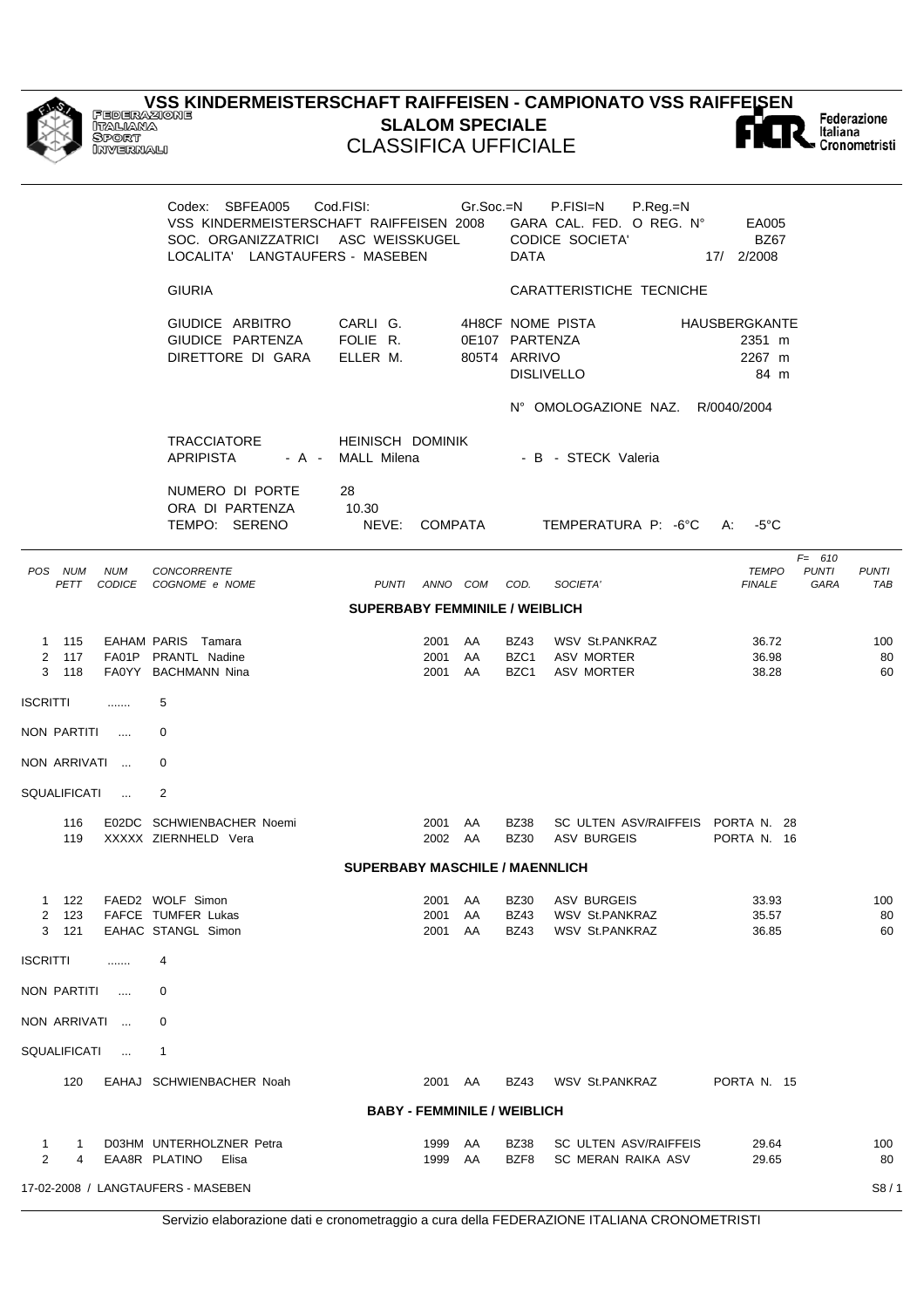|                     | POS NUM      | <b>NUM</b>                | CONCORRENTE                                       |                                        |                 |          |                            |                                                 | <b>TEMPO</b>   | $F = 610$<br><b>PUNTI</b> | PUNTI          |
|---------------------|--------------|---------------------------|---------------------------------------------------|----------------------------------------|-----------------|----------|----------------------------|-------------------------------------------------|----------------|---------------------------|----------------|
|                     | <b>PETT</b>  | CODICE                    | COGNOME e NOME                                    | <b>PUNTI</b>                           | ANNO            | COM      | COD.                       | SOCIETA'                                        | <b>FINALE</b>  | GARA                      | TAB            |
| 3                   | 5            |                           | EA8DZ PATSCHEIDER Michaela                        |                                        | 1999            | AA       | <b>BZ30</b>                | <b>ASV BURGEIS</b>                              | 30.05          |                           | 60             |
| 4                   | 6            |                           | DAD56 LAZZERI Sofia                               |                                        | 1999            | AA       | BZF8                       | SC MERAN RAIKA ASV                              | 30.31          |                           | 50             |
| 5                   | 2            |                           | EAH95 GAPP Laura                                  |                                        | 1999            | AA       | <b>BZ05</b>                | ASC SCHNALSTAL                                  | 32.40          |                           | 45             |
| 6<br>$\overline{7}$ | 7<br>3       |                           | EA3YV PLANGGER Karolin<br>FAF42 OSWALD Luana      |                                        | 2000<br>1999    | AA<br>AA | <b>BZ80</b><br>BZC1        | ASC HAID/RAIFFEISEN<br><b>ASV MORTER</b>        | 33.00<br>34.33 |                           | 40<br>36       |
| 8                   | 8            |                           | DAEMA STECHER Lena                                |                                        | 1999            | AA       | <b>BZ80</b>                | ASC HAID/RAIFFEISEN                             | 34.87          |                           | 32             |
| 9                   | 10           |                           | DAMN5 STOCKER Vivien                              |                                        | 1999            | AA       | <b>BZ17</b>                | ASV PRAD RAIFFEISEN/W                           | 37.79          |                           | 29             |
| 10                  | 11           |                           | EAEX6 DONNER Franziska                            |                                        | 1999            | AA       | BZ17                       | ASV PRAD RAIFFEISEN/W                           | 38.43          |                           | 26             |
| <b>ISCRITTI</b>     |              | .                         | 11                                                |                                        |                 |          |                            |                                                 |                |                           |                |
|                     | NON PARTITI  | $\sim$                    | 0                                                 |                                        |                 |          |                            |                                                 |                |                           |                |
|                     | NON ARRIVATI |                           | 0                                                 |                                        |                 |          |                            |                                                 |                |                           |                |
|                     | SQUALIFICATI | $\cdots$                  | $\mathbf 1$                                       |                                        |                 |          |                            |                                                 |                |                           |                |
|                     | 9            |                           | DAKP2 RAFFEINER Jenny                             |                                        | 1999            | AA       | <b>BZ29</b>                | ASC RESCHEN/RAIFFEISE PORTA N. 17               |                |                           |                |
|                     |              |                           |                                                   | <b>BABY - MASCHILE / MAENNLICH</b>     |                 |          |                            |                                                 |                |                           |                |
| $\mathbf{1}$        | 13           |                           | EA012 PRANTL Manuel                               |                                        | 1999            | AA       | BZC1                       | <b>ASV MORTER</b>                               | 26.96          |                           | 100            |
| 2                   | 26           |                           | DA2XW KAHLERT Leonard                             |                                        | 1999            | AA       | <b>BZ17</b>                | ASV PRAD RAIFFEISEN/W                           | 28.19          |                           | 80             |
| 3                   | 19           |                           | DADAP STAFFLER Juri                               |                                        | 1999            | AA       | BZF8                       | <b>SC MERAN RAIKA ASV</b>                       | 28.48          |                           | 60             |
| 4                   | 22           |                           | DAJYD TENDI COBIANCHI Claudio                     |                                        | 2000            | AA       | <b>BZ17</b>                | ASV PRAD RAIFFEISEN/W                           | 28.65          |                           | 50             |
| 5                   | 17           |                           | DAMN6 TSCHENETT Thomas                            |                                        | 1999            | AA       | <b>BZ17</b>                | ASV PRAD RAIFFEISEN/W                           | 30.51          |                           | 45             |
| 6                   | 18           |                           | DADAM CAREGNATO Marco                             |                                        | 1999            | AA       | BZF8                       | SC MERAN RAIKA ASV                              | 30.67          |                           | 40             |
| $\overline{7}$      | 15           | FAEDO FLIRI               | Noah                                              |                                        | 2000            | AA       | <b>BZ30</b>                | <b>ASV BURGEIS</b>                              | 31.14          |                           | 36             |
| 8<br>9              | 28<br>20     | FAF96                     | FREI<br>Patrick<br>DAMN1 MARSEILER Johannes       |                                        | 2000            | AA<br>AA | <b>BZ43</b><br><b>BZ17</b> | <b>WSV St.PANKRAZ</b><br>ASV PRAD RAIFFEISEN/W  | 31.63          |                           | 32<br>29       |
| 10                  | 36           |                           | FAEA8 LOCHMANN Simon                              |                                        | 1999<br>1999    | AA       | <b>BZ78</b>                | ASV VIGILJOCH                                   | 32.36<br>32.38 |                           | 26             |
| 11                  | 24           |                           | EAHAE STAFFLER Lukas                              |                                        | 2000            | AA       | <b>BZ43</b>                | <b>WSV St.PANKRAZ</b>                           | 32.44          |                           | 24             |
| 12                  | 25           |                           | EALDV SATTO Daniel                                |                                        | 1999            | AA       | <b>BZ05</b>                | ASC SCHNALSTAL                                  | 32.51          |                           | 22             |
| 13                  | 27           |                           | FAFA1 PLATTER Jonas                               |                                        | 2000            | AA       | <b>BZ30</b>                | <b>ASV BURGEIS</b>                              | 33.27          |                           | 20             |
| 14                  | 33           |                           | FADPD GARBER Stefan                               |                                        | 2000            | AA       | <b>BZ55</b>                | ASV TSCHERMS                                    | 33.52          |                           | 18             |
| 15                  | 14           |                           | EA8E0 STOCKER Marcel                              |                                        | 1999            | AA       | <b>BZ30</b>                | <b>ASV BURGEIS</b>                              | 33.71          |                           | 16             |
| 16                  | 21           |                           | EACHC ZANAROTTI Davide                            |                                        | 1999            | AA       | <b>BZ37</b>                | ASC HAFLING/RAIFFEISE                           | 33.94          |                           | 15             |
| 17                  | 30           |                           | EAM8F RAICH David                                 |                                        | 1999            | AA       | <b>BZ78</b>                | ASV VIGILJOCH                                   | 34.04          |                           | 14             |
| 18                  | 31           |                           | DAW26 KOFLER Achim                                |                                        | 1999            | AA       | <b>BZ72</b>                | ASC PASSEIER/RAIFFEIS                           | 34.17          |                           | 13             |
| 19                  | 16           |                           | FAFA3 ZIERNHELD Kai                               |                                        | 2000            | AA       | <b>BZ30</b>                | <b>ASV BURGEIS</b>                              | 35.06          |                           | 12             |
| 20                  | 38           |                           | <b>FANFR FEDERSPIEL Manuel</b>                    |                                        | 1999            | AA       | <b>BZ29</b>                | ASC RESCHEN/RAIFFEISE                           | 35.12          |                           | 11             |
| 21                  | 32           |                           | EAHAF SCHWIENBACHER Jan                           |                                        | 1999            | AA       | <b>BZ43</b>                | <b>WSV St.PANKRAZ</b>                           | 36.04          |                           | 10             |
| 22<br>23            | 37<br>29     |                           | FANFL PLANGGER Gian Marco<br>EA2KD PRANTL Patrick |                                        | 2000<br>1999    | AA<br>AA | <b>BZ29</b><br>BZ17        | ASC RESCHEN/RAIFFEISE<br>ASV PRAD RAIFFEISEN/W  | 36.38<br>37.59 |                           | 9<br>8         |
| 24                  | 34           |                           | FA6N9 HOFER Alex                                  |                                        | 1999            | AA       | BZ17                       | ASV PRAD RAIFFEISEN/W                           | 38.59          |                           | $\overline{7}$ |
| ISCRITTI            |              | .                         | 27                                                |                                        |                 |          |                            |                                                 |                |                           |                |
|                     | NON PARTITI  |                           |                                                   |                                        |                 |          |                            |                                                 |                |                           |                |
|                     |              | $\sim 100$ and $\sim 100$ | $\mathbf 1$                                       |                                        |                 |          |                            |                                                 |                |                           |                |
|                     | 23           |                           | EAAAY PLATZER Jonas                               |                                        | 1999 AA         |          | BZF8                       | SC MERAN RAIKA ASV                              |                |                           |                |
|                     |              | NON ARRIVATI              | 0                                                 |                                        |                 |          |                            |                                                 |                |                           |                |
|                     | SQUALIFICATI | $\sim$                    | 2                                                 |                                        |                 |          |                            |                                                 |                |                           |                |
|                     | 12<br>35     |                           | FA301 KIEM Lukas<br>DAW25 HOFER Max               |                                        | 1999<br>1999    | AA<br>AA | BZC1<br>BZ72               | ASV MORTER<br>ASC PASSEIER/RAIFFEIS PORTA N. 16 | PORTA N. 17    |                           |                |
|                     |              |                           |                                                   | <b>CUCCIOLI - FEMMINILE / WEIBLICH</b> |                 |          |                            |                                                 |                |                           |                |
|                     |              |                           |                                                   |                                        |                 |          |                            |                                                 |                |                           |                |
| $\mathbf{1}$        | 51           |                           | A0038 TUMLER Natalie                              |                                        | 1997 AA         |          | <b>BZ05</b>                | ASC SCHNALSTAL                                  | 25.66          |                           | 100            |
| 2<br>3              | 41<br>49     |                           | A01LT BRUNNER Lara<br>80CWM REINSTADLER Mara      |                                        | 1997<br>1997 AA | AA       | BZ72<br>BZG8               | ASC PASSEIER/RAIFFEIS<br>ASC ORTLER/RAIFFEISEN  | 26.60<br>26.89 |                           | 80<br>60       |
| 4                   | 54           |                           | DA1AH INNERHOFER Johanna                          |                                        | 1997            | AA       | BZF8                       | SC MERAN RAIKA ASV                              | 27.03          |                           | 50             |
| 5                   | 50           |                           | A02XT FIEG Franziska                              |                                        | 1997 AA         |          | BZF8                       | SC MERAN RAIKA ASV                              | 27.12          |                           | 45             |
| 6                   | 48           |                           | D03HF SCHWIENBACHER Lea                           |                                        | 1998 AA         |          | BZ38                       | SC ULTEN ASV/RAIFFEIS                           | 27.21          |                           | 40             |
| $\overline{7}$      | 52           |                           | EAHA2 STANGL Franziska                            |                                        | 1998 AA         |          | BZ43                       | WSV St.PANKRAZ                                  | 27.68          |                           | 36             |

17-02-2008 / LANGTAUFERS - MASEBEN S8 / 2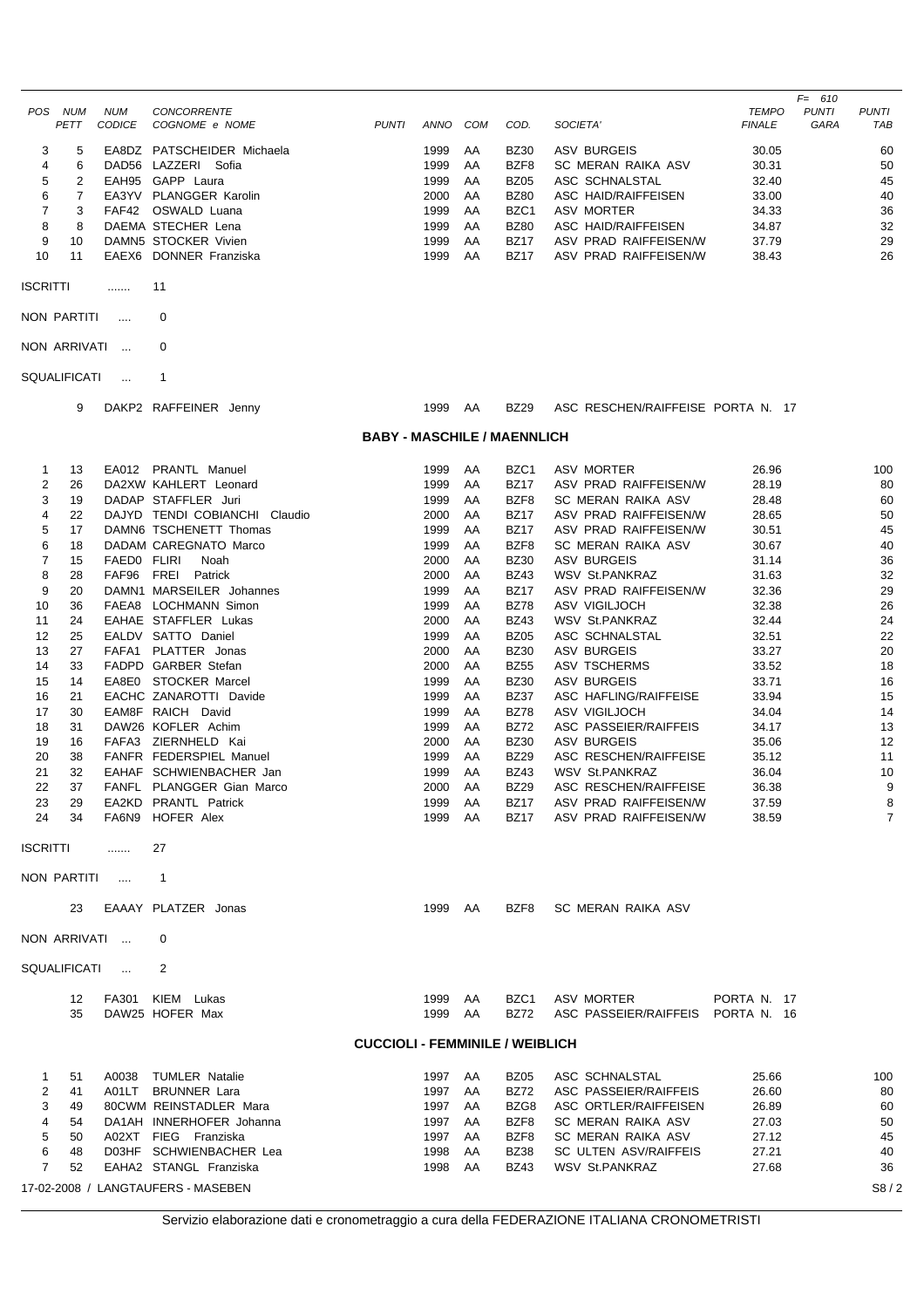|          |              |                             |                                                      |                                        |                 |          |                            |                                                    |                               | $F = 610$            |                     |
|----------|--------------|-----------------------------|------------------------------------------------------|----------------------------------------|-----------------|----------|----------------------------|----------------------------------------------------|-------------------------------|----------------------|---------------------|
| POS      | NUM<br>PETT  | <b>NUM</b><br><b>CODICE</b> | <b>CONCORRENTE</b><br>COGNOME e NOME                 | <b>PUNTI</b>                           | ANNO COM        |          | COD.                       | SOCIETA'                                           | <b>TEMPO</b><br><b>FINALE</b> | <b>PUNTI</b><br>GARA | <b>PUNTI</b><br>TAB |
| 8        | 45           |                             | EA8E4 TOLARDO Sara                                   |                                        | 1998            | AA       | <b>BZ30</b>                | <b>ASV BURGEIS</b>                                 | 28.96                         |                      | 32                  |
| 9        | 47           | A00C9                       | <b>GRUBER Katharina</b>                              |                                        | 1997            | AA       | <b>BZ17</b>                | ASV PRAD RAIFFEISEN/W                              | 29.18                         |                      | 29                  |
| 10       | 44           |                             | CAEV1 GLIRA Lisamarie                                |                                        | 1997            | AA       | <b>BZ72</b>                | ASC PASSEIER/RAIFFEIS                              | 29.31                         |                      | 26                  |
| 11       | 56           |                             | CAJ3H MALL Madea                                     |                                        | 1998            | AA       | <b>BZ29</b>                | ASC RESCHEN/RAIFFEISE                              | 29.34                         |                      | 24                  |
| 13       | 43<br>40     |                             | EAHET SPECHTENHAUSER Sonja<br>E02D2 HOLZNER Leonie   |                                        | 1998<br>1998    | AA<br>AA | <b>BZ05</b><br><b>BZ38</b> | ASC SCHNALSTAL<br>SC ULTEN ASV/RAIFFEIS            | 29.34<br>29.39                |                      | 24<br>20            |
| 14       | 64           |                             | FAF0R MONZ Theresa                                   |                                        | 1998            | AA       | <b>BZ80</b>                | ASC HAID/RAIFFEISEN                                | 29.78                         |                      | 18                  |
| 15       | 42           | EA8E1 FLIRI                 | Sara                                                 |                                        | 1998            | AA       | <b>BZ30</b>                | ASV BURGEIS                                        | 30.20                         |                      | 16                  |
| 16       | 46           |                             | 80CWN PFEIFER Barbara                                |                                        | 1997            | AA       | BZG8                       | ASC ORTLER/RAIFFEISEN                              | 30.74                         |                      | 15                  |
| 17       | 61           |                             | CAEVA ALBER Franziska                                |                                        | 1998            | AA       | <b>BZ37</b>                | ASC HAFLING/RAIFFEISE                              | 31.52                         |                      | 14                  |
| 18       | 59           |                             | FAF3W OSWALD Lorena                                  |                                        | 1997            | AA       | BZC1                       | <b>ASV MORTER</b>                                  | 32.24                         |                      | 13                  |
| 19       | 63           |                             | EAJC3 STECK Sara                                     |                                        | 1997            | AA       | <b>BZ29</b>                | ASC RESCHEN/RAIFFEISE                              | 32.52                         |                      | 12                  |
| 20<br>21 | 60<br>55     |                             | DARXE PATSCHEIDER Deborah<br>DAD53 ALBER Magdalena   |                                        | 1998<br>1998    | AA<br>AA | <b>BZ80</b><br>BZF8        | ASC HAID/RAIFFEISEN<br>SC MERAN RAIKA ASV          | 33.32<br>33.71                |                      | 11<br>10            |
| 22       | 57           |                             | C04C5 PLANGGER Anna                                  |                                        | 1998            | AA       | <b>BZ29</b>                | ASC RESCHEN/RAIFFEISE                              | 34.38                         |                      | 9                   |
| 23       | 62           | AAEZ0                       | WALLNOEFER Anna                                      |                                        | 1998            | AA       | BZG8                       | ASC ORTLER/RAIFFEISEN                              | 35.82                         |                      | 8                   |
| 24       | 66           |                             | AAEYY THOENI Rebecca                                 |                                        | 1998            | AA       | BZG8                       | ASC ORTLER/RAIFFEISEN                              | 37.32                         |                      | 7                   |
| 25       | 39           | 90411                       | PFEIFER Maria                                        |                                        | 1997            | AA       | BZG8                       | ASC ORTLER/RAIFFEISEN                              | 40.65                         |                      | 6                   |
| ISCRITTI |              | .                           | 28                                                   |                                        |                 |          |                            |                                                    |                               |                      |                     |
|          | NON PARTITI  |                             | 0                                                    |                                        |                 |          |                            |                                                    |                               |                      |                     |
|          |              | $\ldots$                    |                                                      |                                        |                 |          |                            |                                                    |                               |                      |                     |
|          | NON ARRIVATI | $\cdots$                    | 0                                                    |                                        |                 |          |                            |                                                    |                               |                      |                     |
|          | SQUALIFICATI | $\cdots$                    | 3                                                    |                                        |                 |          |                            |                                                    |                               |                      |                     |
|          |              |                             |                                                      |                                        |                 |          |                            |                                                    |                               |                      |                     |
|          | 53<br>58     |                             | CAX9R SCHWALT Eva<br>EAM8K HILLEBRAND Vera           |                                        | 1997<br>1998    | AA<br>AA | <b>BZ17</b><br><b>BZ78</b> | ASV PRAD RAIFFEISEN/W PORTA N. 20<br>ASV VIGILJOCH | PORTA N. 12                   |                      |                     |
|          | 65           |                             | DA2XL STECHER Stefanie                               |                                        | 1997 AA         |          | <b>BZ17</b>                | ASV PRAD RAIFFEISEN/W PORTA N.                     | -5                            |                      |                     |
|          |              |                             |                                                      |                                        |                 |          |                            |                                                    |                               |                      |                     |
|          |              |                             |                                                      | <b>CUCCIOLI - MASCHILE / MAENNLICH</b> |                 |          |                            |                                                    |                               |                      |                     |
| 1        | 75           |                             | CANJJ CHIZZALI<br>Manuel                             |                                        | 1997            | AA       | BZF8                       | SC MERAN RAIKA ASV                                 | 24.90                         |                      | 100                 |
| 2        | 69           |                             | DACHV TRIBUS Tribus Max                              |                                        | 1998            | AA       | BZF8                       | SC MERAN RAIKA ASV                                 | 25.61                         |                      | 80                  |
| 3        | 85           |                             | CA963 JANSER Johannes                                |                                        | 1997            | AA       | BZC1                       | <b>ASV MORTER</b>                                  | 26.19                         |                      | 60                  |
| 4<br>5   | 72<br>73     |                             | DAXH9 ALBER Roland                                   |                                        | 1997<br>1997    | AA<br>AA | <b>BZ37</b><br><b>BZ05</b> | ASC HAFLING/RAIFFEISE<br>ASC SCHNALSTAL            | 26.26                         |                      | 50                  |
| 6        | 70           | 9040X                       | A0037 OBERHOFER Jonas<br>REINSTADLER Jonas           |                                        | 1997            | AA       | BZG8                       | ASC ORTLER/RAIFFEISEN                              | 26.28<br>26.33                |                      | 45<br>40            |
| 7        | 90           |                             | A029W TECINI<br>Patrick                              |                                        | 1997            | AA       | BZC1                       | <b>ASV MORTER</b>                                  | 26.37                         |                      | 36                  |
| 8        | 107          | 9040Y                       | <b>KNOLL</b> Andreas                                 |                                        | 1997            | AA       | BZG8                       | ASC ORTLER/RAIFFEISEN                              | 26.40                         |                      | 32                  |
| 9        | 87           |                             | CA4MA THALER Julian                                  |                                        | 1997 AA         |          | BZC1                       | ASV MORTER                                         | 26.47                         |                      | 29                  |
| 10       | 77           |                             | AAEVZ PUNT Lucas Manuel                              |                                        | 1997            | AA       | <b>BZ80</b>                | ASC HAID/RAIFFEISEN                                | 26.55                         |                      | 26                  |
| 11       | 68<br>80     |                             | DA6TF PLATTER FILIP Filip                            |                                        | 1997 AA         |          | <b>BZ30</b>                | <b>ASV BURGEIS</b>                                 | 26.62                         |                      | 24                  |
| 12<br>13 | 86           |                             | DA6TJ TOLARDO Samuel<br>FAECV MALGIARITTA Dario      |                                        | 1997<br>1998    | AA<br>AA | <b>BZ30</b><br>BZC1        | ASV BURGEIS<br>ASV MORTER                          | 27.07<br>27.10                |                      | 22<br>20            |
| 14       | 67           |                             | 80CVN THOENI Tobias                                  |                                        | 1997            | AA       | BZG8                       | ASC ORTLER/RAIFFEISEN                              | 27.11                         |                      | 18                  |
| 15       | 84           |                             | D03ME GRUBER FREI Christian                          |                                        | 1998            | AA       | <b>BZ43</b>                | WSV St.PANKRAZ                                     | 27.42                         |                      | 16                  |
| 16       | 76           |                             | CAPZH KOENIGSRAINER Christian                        |                                        | 1998            | AA       | <b>BZ72</b>                | ASC PASSEIER/RAIFFEIS                              | 27.44                         |                      | 15                  |
| 17       | 100          |                             | CA4ME TANZER Martin                                  |                                        | 1998            | AA       | BZC1                       | ASV MORTER                                         | 27.53                         |                      | 14                  |
|          | 82           |                             | CANWW PIXNER Timot Pahl                              |                                        | 1997            | AA       | <b>BZ55</b>                | ASV TSCHERMS                                       | 27.53                         |                      | 14                  |
| 19       | 96<br>71     |                             | DAT6N RAICH Aaron<br>CAETY GUFLER Markus             |                                        | 1997 AA<br>1997 | AA       | <b>BZ72</b><br><b>BZ72</b> | ASC PASSEIER/RAIFFEIS<br>ASC PASSEIER/RAIFFEIS     | 27.70<br>27.70                |                      | 12<br>12            |
| 21       | 79           |                             | DA6TH FABI Sebastian                                 |                                        | 1997            | AA       | <b>BZ30</b>                | <b>ASV BURGEIS</b>                                 | 27.75                         |                      | 10                  |
| 22       | 93           |                             | CAA69 WELLENZOHN Jonas                               |                                        | 1997 AA         |          | <b>BZ17</b>                | ASV PRAD RAIFFEISEN/W                              | 27.81                         |                      | 9                   |
| 23       | 78           |                             | DAD58 LAZZERI Luca                                   |                                        | 1997            | AA       | BZF8                       | SC MERAN RAIKA ASV                                 | 27.93                         |                      | 8                   |
| 24       | 92           |                             | DAJYC TENDI COBIANCHI Alessandro                     |                                        | 1998            | AA       | <b>BZ17</b>                | ASV PRAD RAIFFEISEN/W                              | 28.19                         |                      | $\overline{7}$      |
| 25       | 83           |                             | CA960 THEINER Marc                                   |                                        | 1998            | AA       | BZC1                       | ASV MORTER                                         | 28.41                         |                      | 6                   |
| 26<br>27 | 91<br>89     |                             | FA0D0 STARK Alexandrer<br><b>EAMER GRUBER Daniel</b> |                                        | 1998<br>1997    | AA<br>AA | BZC1<br><b>BZ43</b>        | <b>ASV MORTER</b><br>WSV St.PANKRAZ                | 28.62<br>29.00                |                      | 5<br>4              |
| 28       | 101          |                             | A00CH REINSTADLER Raphael                            |                                        | 1998            | AA       | <b>BZ17</b>                | ASV PRAD RAIFFEISEN/W                              | 29.18                         |                      | 3                   |
| 29       | 98           |                             | DA2XT RAINALTER Michael                              |                                        | 1997            | AA       | <b>BZ17</b>                | ASV PRAD RAIFFEISEN/W                              | 29.20                         |                      | $\overline{c}$      |
| 30       | 102          |                             | EAM8P MARGESIN Niklas                                |                                        | 1998            | AA       | <b>BZ78</b>                | ASV VIGILJOCH                                      | 29.62                         |                      | $\mathbf{1}$        |
|          | 97           |                             | E02D5 HOFER Johannes                                 |                                        | 1997            | AA       | <b>BZ38</b>                | SC ULTEN ASV/RAIFFEIS                              | 29.62                         |                      | $\mathbf{1}$        |
| 32       | 114          |                             | D03HH SCHWIENBACHER Julien                           |                                        | 1997            | AA       | <b>BZ38</b>                | SC ULTEN ASV/RAIFFEIS                              | 30.37                         |                      |                     |
| 33<br>34 | 113<br>112   |                             | EAF5T GUFLER Harald<br>FA0A1 POVICH Vincent          |                                        | 1997<br>1998    | AA<br>AA | <b>BZ72</b><br>BZF8        | ASC PASSEIER/RAIFFEIS<br>SC MERAN RAIKA ASV        | 30.93<br>31.13                |                      |                     |
| 35       | 94           |                             | EAEL1 SULZENBACHER Simon                             |                                        | 1997 AA         |          | <b>BZ55</b>                | ASV TSCHERMS                                       | 31.55                         |                      |                     |
|          |              |                             | 17-02-2008 / LANGTAUFERS - MASEBEN                   |                                        |                 |          |                            |                                                    |                               |                      | S8/3                |
|          |              |                             |                                                      |                                        |                 |          |                            |                                                    |                               |                      |                     |